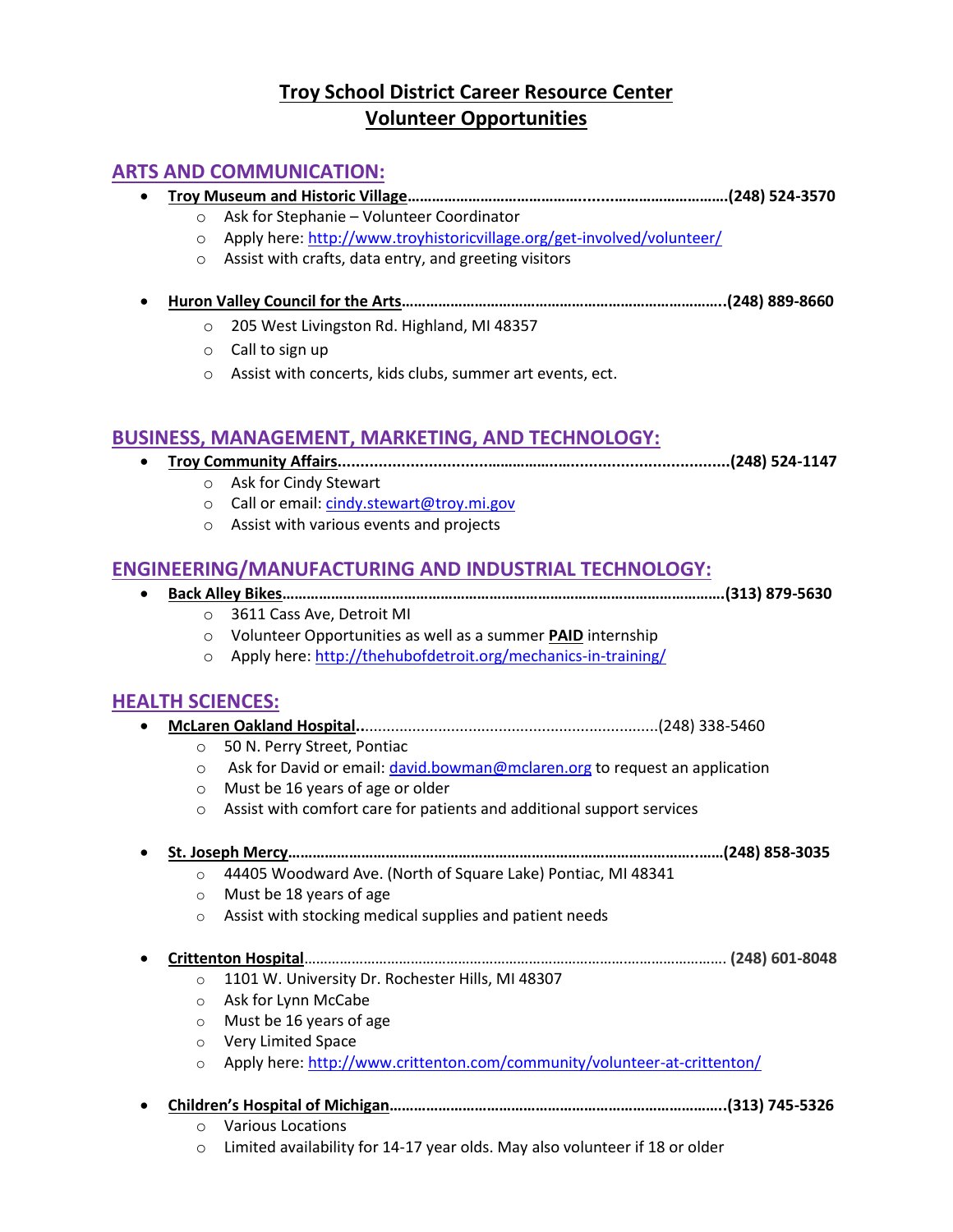o Assist the nursing and medical staff with various responsibilities for the patients

# **HUMAN SERVICES:**

| UIVIMIN JLIVVILLJ. |                                                                                   |  |
|--------------------|-----------------------------------------------------------------------------------|--|
|                    |                                                                                   |  |
| $\circ$            | 3670 John R Rd. Troy, MI 48083                                                    |  |
| $\circ$            | Ask for Nicole Parlor - Program Director                                          |  |
| $\circ$            | Must Complete an Application                                                      |  |
| $\circ$            | Assist with tutoring and supervision of activities                                |  |
|                    |                                                                                   |  |
| $\circ$            | Ask for the student representative                                                |  |
| $\circ$            | Check out: http://www.troyyouthassistance.org/volprograms.html                    |  |
| $\Omega$           | Assist with various events                                                        |  |
|                    |                                                                                   |  |
|                    |                                                                                   |  |
|                    |                                                                                   |  |
| $\circ$            | Apply here: http://troypl.org/get-involved/                                       |  |
|                    |                                                                                   |  |
|                    |                                                                                   |  |
| $\circ$            | 1669 W. Maple Rd. Birmingham MI 48009                                             |  |
| $\circ$            | Apply here: http://www.far-therapy.org/support-far/volunteer/ OR email: info@far- |  |
|                    | therapy.org                                                                       |  |
| $\circ$            | Assist special needs students during camps, activities, and other events          |  |
|                    |                                                                                   |  |

## **NATURAL RESOURCES AND AGRISCIENCE:**

|         | <b>City of Troy, Park &amp; Recreation Department, and Troy Parks &amp; Recreation Adaptive</b> |
|---------|-------------------------------------------------------------------------------------------------|
|         |                                                                                                 |
| $\circ$ | List of various volunteer opportunities in their main office to check out                       |
| $\circ$ | Must be 14 years of age                                                                         |
| $\circ$ | Must have a work permit under the age of 18                                                     |
|         |                                                                                                 |
|         |                                                                                                 |
| $\circ$ | Locations: Troy, Warren, Eastpointe                                                             |
| $\circ$ | Ask for Alisha                                                                                  |
| $\circ$ | Assist with cleaning cages, caring and playing with cats, and/or assist with adoption days      |
|         | with dogs.                                                                                      |
|         |                                                                                                 |
|         |                                                                                                 |
| $\circ$ | 3600 Auburn Rd. Rochester Hills, MI 48309                                                       |
| $\circ$ | Apply here: http://www.michiganhumane.org/get-involved/volunteer/apply/mhs-                     |
|         | volunteer-application.html                                                                      |
| $\circ$ | Ages 14-17 must be accompanied by an adult 25 years or older.                                   |
| $\circ$ | Assist with walking dogs, cleaning, ect.                                                        |
|         |                                                                                                 |
|         |                                                                                                 |

o Locations may vary depending on the event